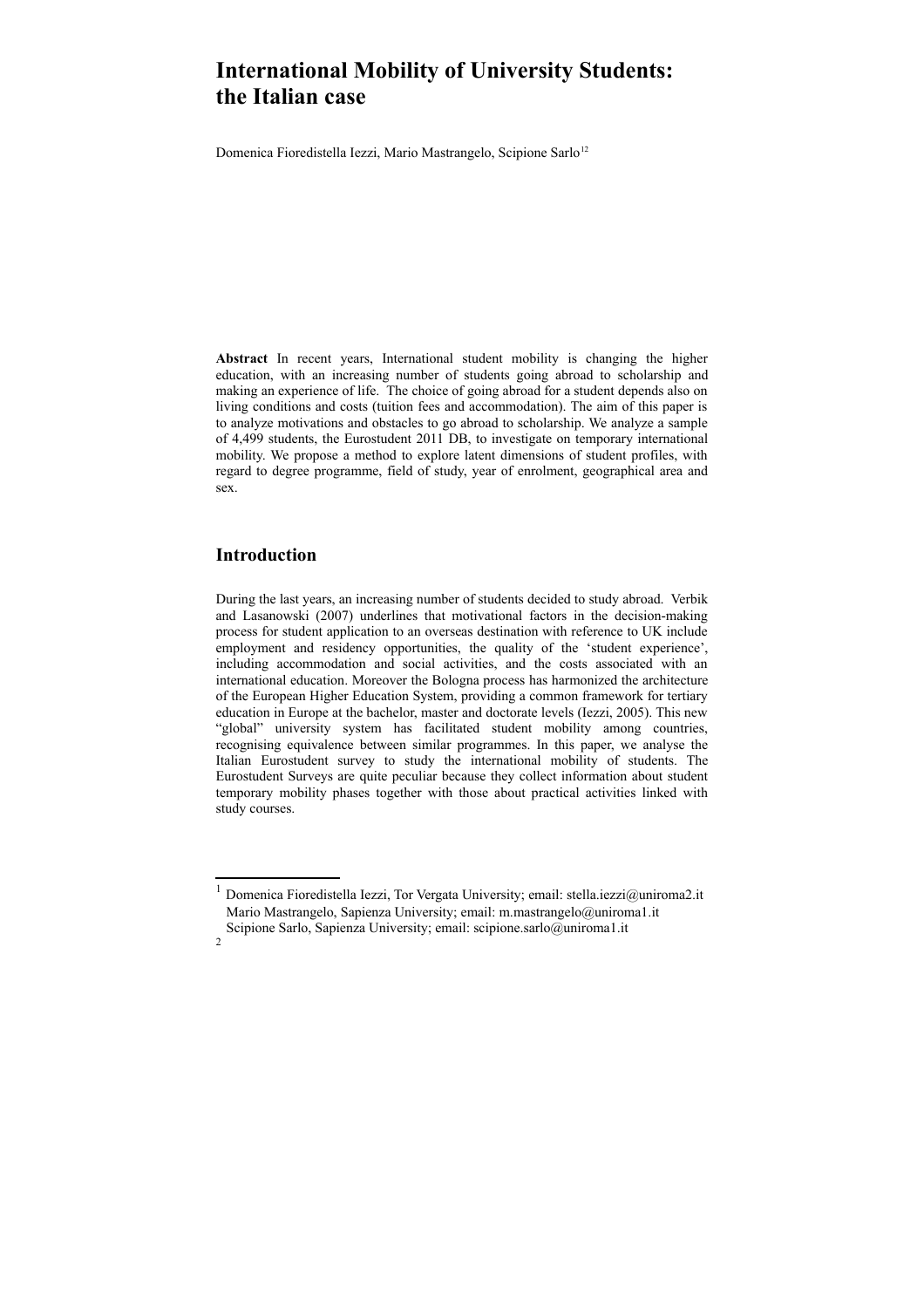### **2 Data and methods**

The EUROSTUDENT project collects comparable data on the socio-economic background and living conditions of students throughout Europe. In the sixth edition and the forth round of the study  $(2008-2011)$ ,  $25$  countries have taken part. The questionnaire is structured into nine different areas: 1) Demographic characteristics, 2) Access and entry to higher education; 3) Social background; 4) Accommodation; 5) Living costs; 6) Funding and state assistance; 7) Time budget and employment; 8) Assessment of studies and future plans; 9) Internationalisation and mobility. The Italian sample consists of 4,499 students, enrolled in public and private univesities at AY 2008- 2009. The quota sampling by programme, field of study, year of enrolment, geographical area, and gender was selected. The fieldwork carried out in May and June 2010, using CATI Interviewing method (Lovecchio and Finocchietti, 2011). We apply logistic regression and multilevel logistic model<sup>[3](#page-1-0)</sup> (Snijders and Bosker, 1999) to estimate relationship between international mobility and age, sex, and language skills. Moreover, we use logistic regression and multilevel logistic modeling, on sub-sample of 444 students in the group of students who have realised a foreign enrolment phase, to measure association between different types of mobility and age, sex, language skills, socio-economic family background, and sources of funding enrolment abroad.

#### **3 Discussion**

In Italy, the scant public financial support hampers to mobility in planning a studyrelated stay abroad. The percentage of students enrolled abroad is quite low and most of them come from highly-educated families. Table 1 shows the results of multilevel logistic model. The response variable is a binary indicator of whether a student has been or not abroad since he enrolled the University. The first level units are students, the second level fields of study courses degree. The most important predictor variables are age (only for two-level model), family status and knowledge of some languages, in particular any level of spanish and excellent french, as shown by table 1. The mediumhigh and high socio-economic levels of students, measured by social-background of parents, is strongly associated with the international mobility. In fact, in three out of four cases the mobility is funded almost exclusively by student financial resources or from the family of origin. The proportion of students of II level courses who experienced international mobility is 28,5% compared with 13,5% of those who did not, while for the first level students these percentages are 48,8% vs 69,3%.

**Table 1** *Random intercept multilevel regression model for international mobility programme*

|                |              | $\sim$    |        |        |                 | . .<br>. |        |        |
|----------------|--------------|-----------|--------|--------|-----------------|----------|--------|--------|
| Parameter      | Single model |           |        |        | Two-level model |          |        |        |
|                | Est          | (SE)      |        | P >  z | Est             | (SE)     |        | P >  z |
| <b>Sex</b>     | 0.2247       | (0, 1078) | 2,0900 | 0,0370 | 0.2208          | (0,1149) | 1,9200 | 0,0550 |
| Age            | 0.0189       | (0,0116)  | 1,6200 | 0,1060 | 0.0274          | (0,0119) | 2,3000 | 0,0220 |
| family status1 | 0,1834       | (0, 1723) | 1,0600 | 0,2870 | 0,175           | (0,1757) | 1,0000 | 0,3190 |
| family status2 | 0.3061       | (0, 1759) | 1,7400 | 0.0820 | 0.3217          | (0,1794) | 1,7900 | 0,0730 |
| family status3 | 0,7121       | (0, 1632) | 4,3600 | 0.0000 | 0,7211          | (0,1662) | 4,3400 | 0,0000 |
| family status4 | 0.8692       | (0, 1698) | 5,1200 | 0.0000 | 0.8811          | (0,1729) | 5.1000 | 0,0000 |
| English 1      | 0.5185       | (1,0605)  | 0.4900 | 0.6250 | 0.3384          | (1,0648) | 0,3200 | 0,7510 |
| English 2      | 1.0297       | (1.0279)  | 1.0000 | 0.3160 | 0.7971          | (1,0319) | 0.7700 | 0.4400 |

<span id="page-1-0"></span><sup>3</sup> Students are the level 1 units clustered within fields of study, that are the level 2 units. We use Istat field of study classification to merge university courses.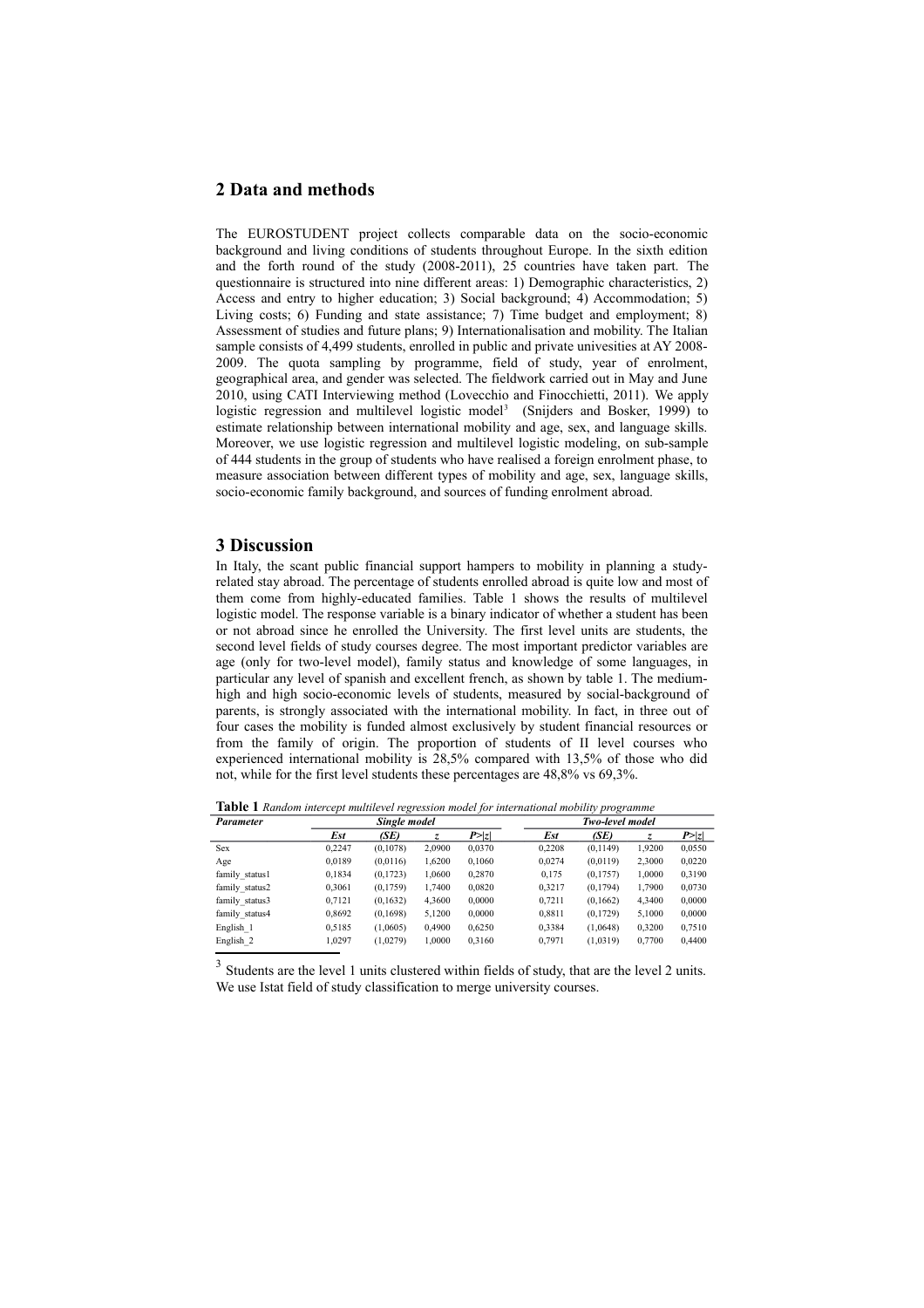| English 3      | 1,5816      | (1,0318)  | 1,5300    | 0,1250 | 1,3058                         | (1,0363)  | 1,2600    | 0,2080 |  |  |  |
|----------------|-------------|-----------|-----------|--------|--------------------------------|-----------|-----------|--------|--|--|--|
| French 1       | 0,0813      | (0, 1413) | 0,5800    | 0,5650 | 0,0648                         | (0,1425)  | 0,4500    | 0,6490 |  |  |  |
| French 2       | 0,2254      | (0, 1319) | 1,7100    | 0,0870 | 0,194                          | (0, 1351) | 1,4400    | 0,1510 |  |  |  |
| French 3       | 0,7411      | (0, 2198) | 3,3700    | 0,0010 | 0,7106                         | (0, 2249) | 3,1600    | 0,0020 |  |  |  |
| Spanish 1      | 0,6075      | (0, 1428) | 4,2500    | 0,0000 | 0,6088                         | (0,1443)  | 4,2200    | 0,0000 |  |  |  |
| Spanish 2      | 1,0916      | (0, 1349) | 8,0900    | 0,0000 | 1,0391                         | (0,1410)  | 7,3700    | 0,0000 |  |  |  |
| Spanish 3      | 2,3333      | (0, 1816) | 12,8500   | 0,0000 | 2,2079                         | (0, 1905) | 11,5900   | 0,0000 |  |  |  |
| German 1       | $-0.0152$   | (0, 1407) | $-0,1100$ | 0,9140 | 0,0109                         | (0, 1423) | 0,0800    | 0,9390 |  |  |  |
| German 2       | 0,2998      | (0, 1806) | 1,6600    | 0,0970 | 0,2103                         | (0,1855)  | 1,1300    | 0,2570 |  |  |  |
| German 3       | 0,3314      | (0, 3947) | 0,8400    | 0,4010 | $-0,0046$                      | (0,4049)  | $-0,0100$ | 0,9910 |  |  |  |
| Const          | $-4,9911$   | (1,106)   | $-4,5100$ | 0,0000 | $-5,0522$                      | (1, 1218) | $-4,5000$ | 0,0000 |  |  |  |
| $\sigma_u^-$   |             |           |           |        | 0,3028                         | (0, 1394) |           |        |  |  |  |
| Log Likelihood | $-1316,641$ |           |           |        | $-1290,775$                    |           |           |        |  |  |  |
|                |             |           |           |        | Intraclass correlation: 0,0843 |           |           |        |  |  |  |

**Legend:** *family\_status1=medium-low; family\_status2=medium; family\_status3=medium-high; family\_status4=high; English\_1=beginner, English\_2=intermediate level, English\_3=excellent level; France\_1=beginner, France\_2=intermediate level, France\_3=excellent level; Spanish\_1= beginner, Spanish\_2=intermediate level, Spanish\_3=excellent level; German\_1=beginner, German\_2=intermediate level, German\_3=excellent level. (Reference categories are female for sex, low for family status and no knowledge for languages).*

Figure 1 can be used to compare the residuals in pairs: two residuals are significantly different (at 95% level) if and only if the corresponding intervals do not overlap (Gottard *et al*., 2007). Students of languages and architecture fields of study have partecipated more than other students in a mobility programme; conversely students of education and life natural science have attended less than others. At the end, we performed a correspondence analysis and a cluster analysis (Ward method) to classify the profiles of students who experienced different kinds of temporary mobility outside Italy. We detected four different groups: 1) the first group is composed by 62 students who attended courses of study abroad and most of them also joined the Erasmus programme; 2) the second one composed by 133 students who studied temporarily abroad via Erasmus programme choosing Spain and France as favourite destinations; 3) the third group (120 students) differs completely from the first since it marks a particular target of students who went abroad for internships or to work on research projects. The latter students came mainly from Architecture, Life and Natural Science or Medicine degree courses; 4) the fourth group is composed by 129 students who moved principally or to the UK or to Ireland with the aim to attend language courses and summer schools. They represent self-organised students who moved abroad without the help of any international mobility programmes. Each cluster identifies a particular type of student mobility.